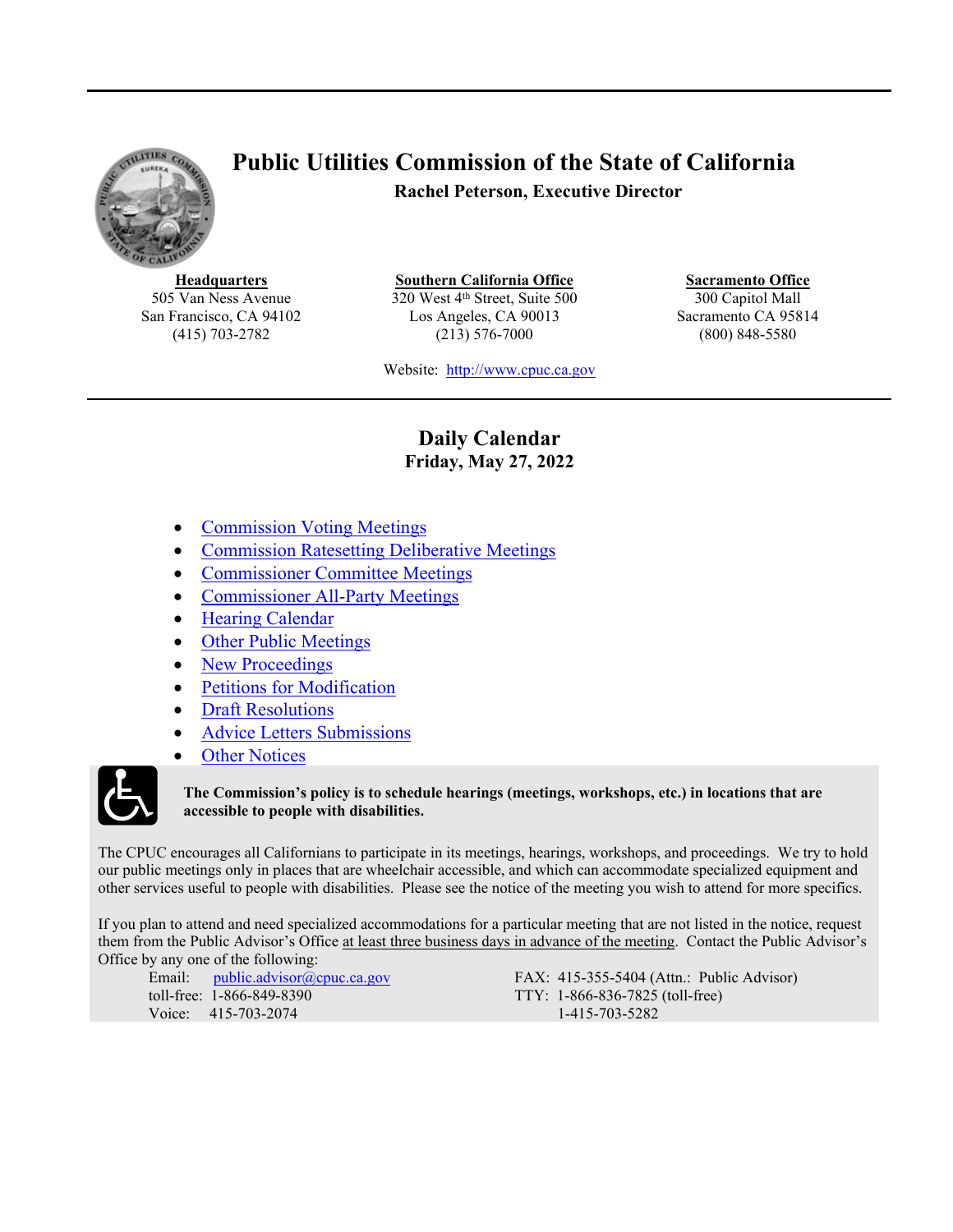## <span id="page-1-0"></span>**COMMISSION VOTING MEETINGS**

Pursuant to Section 2 of Assembly Bill 361, Stats. 2021, Ch.165, signed by Governor Newsom on September 16, 2021, Commissioners may participate remotely from teleconferencing locations. The public may observe, provide public comment during the public comment period, and otherwise participate remotely pursuant to the Bagley-Keene Open Meeting Act.

June 2, 2022 11:00 am San Francisco June 23, 2022 11:00 am San Francisco July 14, 2022 11:00 am Los Angeles

Return to Table of [Contents](#page-0-0)

# <span id="page-1-1"></span>**COMMISSION RATESETTING DELIBERATIVE MEETINGS**

(Not Open to the Public)

*Ratesetting Deliberative Meeting dates are reserved as noted but will only be held if there are ratesetting matters to be considered.*

| May 27, 2022                                                                             | 10:00              | Remotely |
|------------------------------------------------------------------------------------------|--------------------|----------|
| May 27, 2022                                                                             | $10:30 \text{ am}$ | Remotely |
| To view Continuation Meeting Agenda: Please use this link to view the published document |                    |          |
| June 20, 2022                                                                            | $10:00 \text{ am}$ | Remotely |

Return to Table of [Contents](#page-0-1)

### <span id="page-1-2"></span>**COMMISSIONER COMMITTEE MEETINGS - NONE**

Return to Table of [Contents](#page-0-0)

# <span id="page-1-3"></span>**COMMISSIONER ALL-PARTY MEETINGS - NONE**

A quorum of Commissioners may attend all-party meetings in ratesetting proceedings upon 10 days' notice of the meeting in the *Daily Calendar. Otherwise, all-party meetings are noticed directly to the parties and might not be posted here.*

Return to Table of [Contents](#page-0-0)

# <span id="page-1-4"></span>**HEARING CALENDAR**

Dates in parentheses following the word "also" are subject to change without notice. The assigned Commissioner's name is listed next to the proceedings as matter of record; the assigned Commissioner may or may not be present at the hearing.

*(PHC) = Prehearing Conference (WS) = Workshop (OA) = Oral Argument (PPH) = Public Participation Hearing (STC) = Status Conference (CA) = Closing Argument (EH) = Evidentiary Hearing (L&M) = Law & Motion (CM) = Community Meeting (ECP) = Expedited Complaint Proceeding Hearing*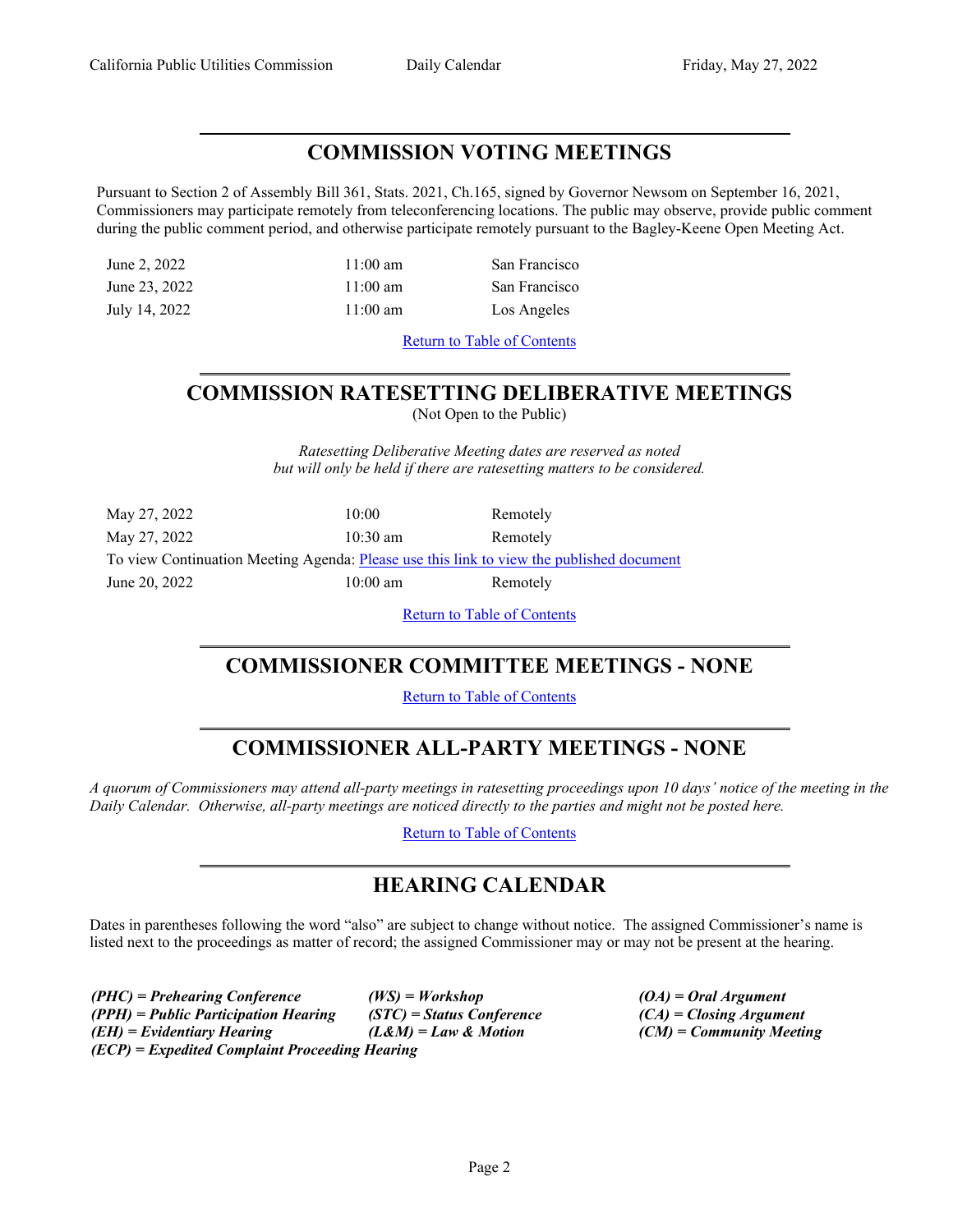| 05/27/22            | A.22-03-018 (PHC) - Application of Southern California Edison Company (U 338-E) for              |
|---------------------|--------------------------------------------------------------------------------------------------|
| $1:00$ p.m.         | Authorization to Recover Costs Related to 2019 Winter Storms, 2020 Heatwaves, and 2020 Fires     |
| <b>ALJ Lee</b>      | Recorded in the Catastrophic Event Memorandum Account                                            |
| Comr J.             | Call-In Number: 877-985-5949                                                                     |
| <b>Reynolds</b>     | <b>Participant Passcode: 7344381</b>                                                             |
| 05/31/22            | A.22-05-015/A.22-05-016 / (WS) - SoCal Gas and SDG&E TY 2024 GRC Workshop                        |
| 10:00 a.m.          | Webex: https://cpuc.webex.com/cpuc/j.php?MTID=mb7c9d0de08f5cfcba17fd23567d3ca08                  |
| <b>ALJ Korpics</b>  | Call-In Number: 415-655-0002                                                                     |
| <b>ALJ Zhang</b>    | Access Code: 2486 774 1550                                                                       |
| <b>Comr Shiroma</b> | Passcode: Ycvdbmpy266                                                                            |
|                     | <b>Contact: Jenny Au</b>                                                                         |
|                     | Jenny.Au@cpuc.ca.gov                                                                             |
|                     | 213-620-6502                                                                                     |
| 05/31/22            | R.18-07-003 (WS) - Order Instituting Rulemaking To Continue Implementation and                   |
| 3:00 p.m.           | Administration, and Consider Further Development, of California Renewables Portfolio Standard    |
| ALJ                 | Program.                                                                                         |
| Lakhanpal           | Webex: https://cpuc.webex.com/cpuc/j.php?MTID=m1286ef4c805ae70cb6f6f49856ec3781                  |
| <b>ALJ Atamturk</b> | Call-In Number: 248-3364-7095                                                                    |
| Comr                | Passcode: RPSPlans2022                                                                           |
| Rechtschaffen       | <b>Contact: Chadia Abreu Manon</b>                                                               |
|                     | chadia.abreumanon@cpuc.ca.gov<br>415-703-1573                                                    |
|                     |                                                                                                  |
| 06/01/22            | R.22-03-016 (PHC) - Order Instituting Rulemaking Proceeding to Consider Amendments to            |
| 3:00 p.m.           | General Order 133.                                                                               |
| <b>ALJ Glegola</b>  | Call-In Number: 877-985-5949                                                                     |
| <b>Comr Houck</b>   | <b>Participant Passcode: 7344381</b>                                                             |
| 06/02/22            | R.20-07-013 (WS) - Order Instituting Rulemaking to Further Develop a Risk-Based Decision-        |
| $10:00$ a.m.        | Making Framework for Electric and Gas Utilities.                                                 |
| <b>ALJ</b> Fogel    | Webex: https://cpuc.webex.com/cpuc/j.php?MTID=me360ee1210a344705543a033c944d57a                  |
| Comr                | <b>Meeting Passcode: Mt6KDuPBJ58</b>                                                             |
| Rechtschaffen       | Call-In Number: 855-282-6330                                                                     |
|                     | Participant Passcode: 2494 002 9957                                                              |
| 06/03/22            | A.22-03-002 (PHC) - Joint Application of California-American Water Company (U210W) and Bass      |
| 10:00 a.m.          | Lake Water Company (U190W) for an Order Authorizing Bass Lake Water Company to Sell and          |
| <b>ALJ Kelly</b>    | California-American Water to Purchase the Water Utility Assets of Bass Lake Water Company.       |
| <b>Comr Shiroma</b> | Call-In Number: 877-937-0554                                                                     |
|                     | <b>Participant Passcode: 7031793</b>                                                             |
| 06/03/22            | R.17-07-007 (WS) - Order Instituting Rulemaking to Consider Streamlining Interconnection of      |
| 10:00 a.m.          | Distributed Energy Resources and Improvements to Rule 21.                                        |
| <b>ALJ Hymes</b>    | Webex: https://cpuc.webex.com/cpuc/j.php?MTID=m96ace355a25c5ae6d31dbf56434fe143                  |
| Comr                | Call-In Number: 855-282-6330                                                                     |
| A. Reynolds         | Access Code: 249 369 79723                                                                       |
|                     | <b>Meeting Passcode: dx upgrades</b>                                                             |
|                     | <b>Contact: Jimmy Mahady</b>                                                                     |
|                     | jimmy.mahady@cpuc.ca.gov                                                                         |
|                     | 415-703-2826                                                                                     |
| 06/06/22            | A.21-05-017 (EH) - Application of Liberty Utilities (CalPeco Electric) LLC (U933E) for Authority |
| $10:00$ a.m.        | to Among Other Things, Increase Its Authorized Revenues for Electric Service, Update Its Energy  |
| <b>ALJ Lirag</b>    | Cost Adjustment Clause Billing Factors, Establish Marginal Costs, Allocate Revenues, And Design  |
|                     | Rates, as of January 1, 2022.                                                                    |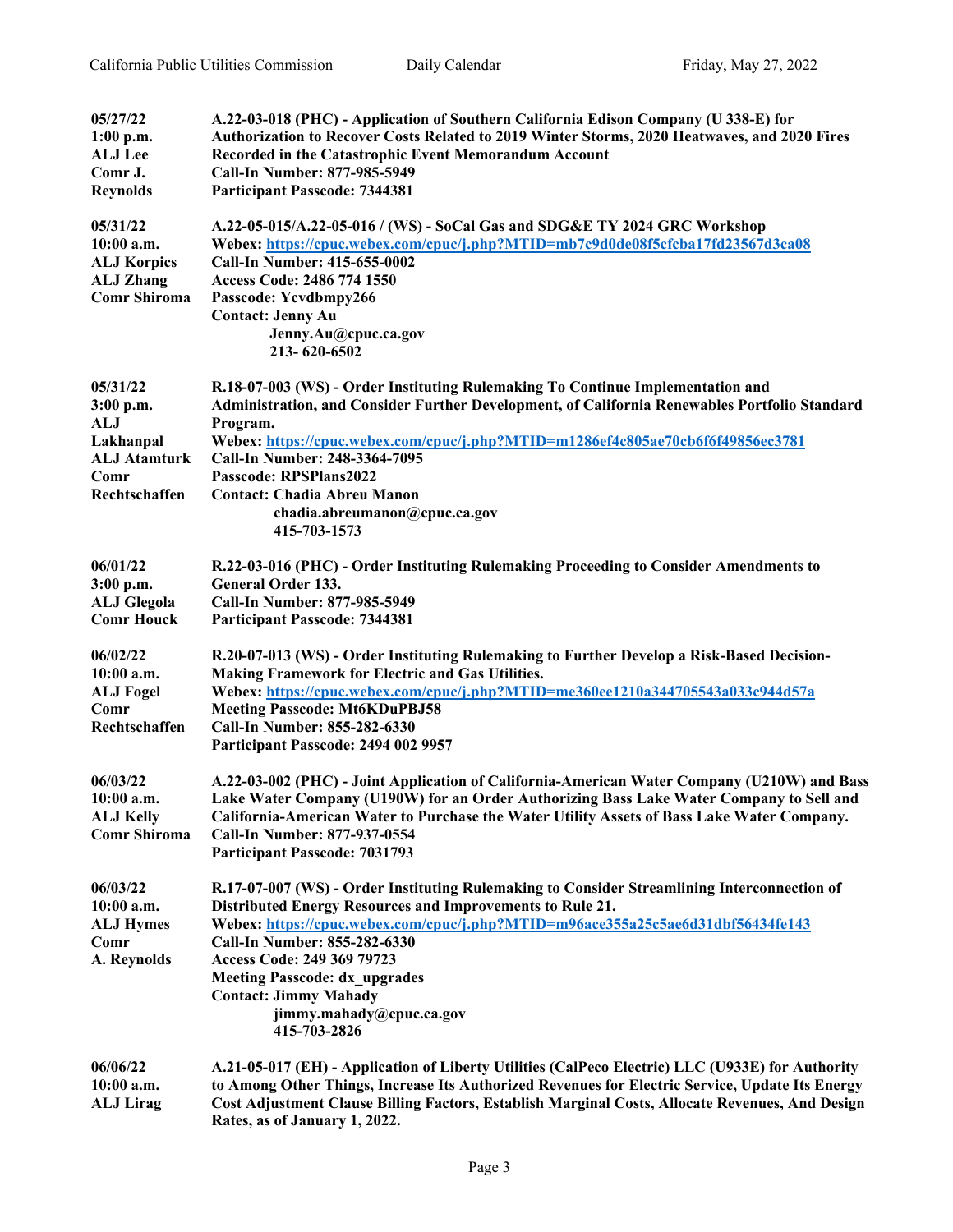| Comr J.<br><b>Reynolds</b>                                               | Webex: https://cpuc.webex.com/cpuc/j.php?MTID=m00402ca8d88c0ded220bbd905461c829<br>Event Password: 2022 (2022 from phones)<br><b>Event Number: 2481 847 2608</b><br><b>Audio-Only, Listen-Only By Phone:</b><br>855-282-6330 (United States Toll Free)<br>415-655-0002 (United States Toll)<br>Access Code: 248 184 72608<br><b>Call-In Password: 2022</b><br>(Also June 7-8, 2022, June 20-24, 2022)                                                                                                                                                                                                                                                                                                                                   |
|--------------------------------------------------------------------------|-----------------------------------------------------------------------------------------------------------------------------------------------------------------------------------------------------------------------------------------------------------------------------------------------------------------------------------------------------------------------------------------------------------------------------------------------------------------------------------------------------------------------------------------------------------------------------------------------------------------------------------------------------------------------------------------------------------------------------------------|
| 06/07/22<br>10:00 a.m.<br><b>ALJ</b> Lirag<br>Comr J.<br><b>Reynolds</b> | A.21-05-017 (EH) - Application of Liberty Utilities (CalPeco Electric) LLC (U933E) for Authority<br>to Among Other Things, Increase Its Authorized Revenues for Electric Service, Update Its Energy<br>Cost Adjustment Clause Billing Factors, Establish Marginal Costs, Allocate Revenues, And Design<br>Rates, as of January 1, 2022.<br>Webex: https://cpuc.webex.com/cpuc/j.php?MTID=m295c58091bbeb690a28c09674f5688e1<br>Event Password: 2022 (2022 from phones)<br>Event Number: 2491 990 6122<br><b>Audio-Only, Listen-Only By Phone:</b><br>855-282-6330 (United States Toll Free)<br>415-655-0002 (United States Toll)<br>Access Code: 249 199 06122<br><b>Call-In Password: 2022</b><br>(Also June 8, 2022, June 20-24, 2022) |
| 06/08/22<br>10:00 a.m.<br><b>ALJ Lirag</b><br>Comr J.<br><b>Reynolds</b> | A.21-05-017 (EH) - Application of Liberty Utilities (CalPeco Electric) LLC (U933E) for Authority<br>to Among Other Things, Increase Its Authorized Revenues for Electric Service, Update Its Energy<br>Cost Adjustment Clause Billing Factors, Establish Marginal Costs, Allocate Revenues, And Design<br>Rates, as of January 1, 2022.<br>Webex: https://cpuc.webex.com/cpuc/j.php?MTID=md868488d46d9d0986b749e31aacf048f<br>Event Password: 2022 (2022 from phones)<br><b>Event Number: 2480 128 3061</b><br><b>Audio-Only, Listen-Only By Phone:</b><br>855-282-6330 (United States Toll Free)<br>415-655-0002 (United States Toll)<br>Access Code: 248 012 83061<br><b>Call-In Password: 2022</b><br>(Also June 20-24, 2022)        |
| 06/08/22<br>1:30 p.m.<br>ALJ S. Lee<br>Comr J.<br><b>Reynolds</b>        | A.22-02-015 (PHC) - Application of Pacific Gas and Electric Company for Compliance Review of<br>Utility-Owned Generation Operations, Portfolio Allocation Balancing Account Entries, Energy<br>Resource Recovery Account Entries, Contract Administration, Economic Dispatch of Electric<br>Resources, Utility-Owned Generation Fuel Procurement, and Other Activities for the Record<br>Period January 1 Through December 31, 2021. (U39E)<br>Call-In Number: 877-985-5949<br><b>Participant Passcode: 7344381</b>                                                                                                                                                                                                                     |
| 06/09/22<br>$10:00$ a.m.<br><b>ALJ Toy</b><br>Comr J.<br><b>Reynolds</b> | C.22-03-017 (EH) - Timothy J. Stich, Complainant vs. Southern California Edison Company<br>(U338E), Defendant<br>Webex: https://cpuc.webex.com/cpuc/onstage/g.php?MTID=e5b940caa9fadbbba7bdb3747f991da09<br><b>Meeting Password: 2022</b><br>Call-In Number: 855-282-6330<br>Participant Passcode: 2487 706 4528                                                                                                                                                                                                                                                                                                                                                                                                                        |
| 06/10/22<br>$10:00$ a.m.<br><b>ALJ</b> Fortune<br><b>Comr Shiroma</b>    | A.22-04-016 (PHC) - Application of Pacific Gas and Electric Company (U39M) for Authorization of<br>PG&E's Customer Service Office Closure and Transformation Proposal.<br>Call-In Number: 866-561-8485<br>Participant Passcode: 1153320                                                                                                                                                                                                                                                                                                                                                                                                                                                                                                 |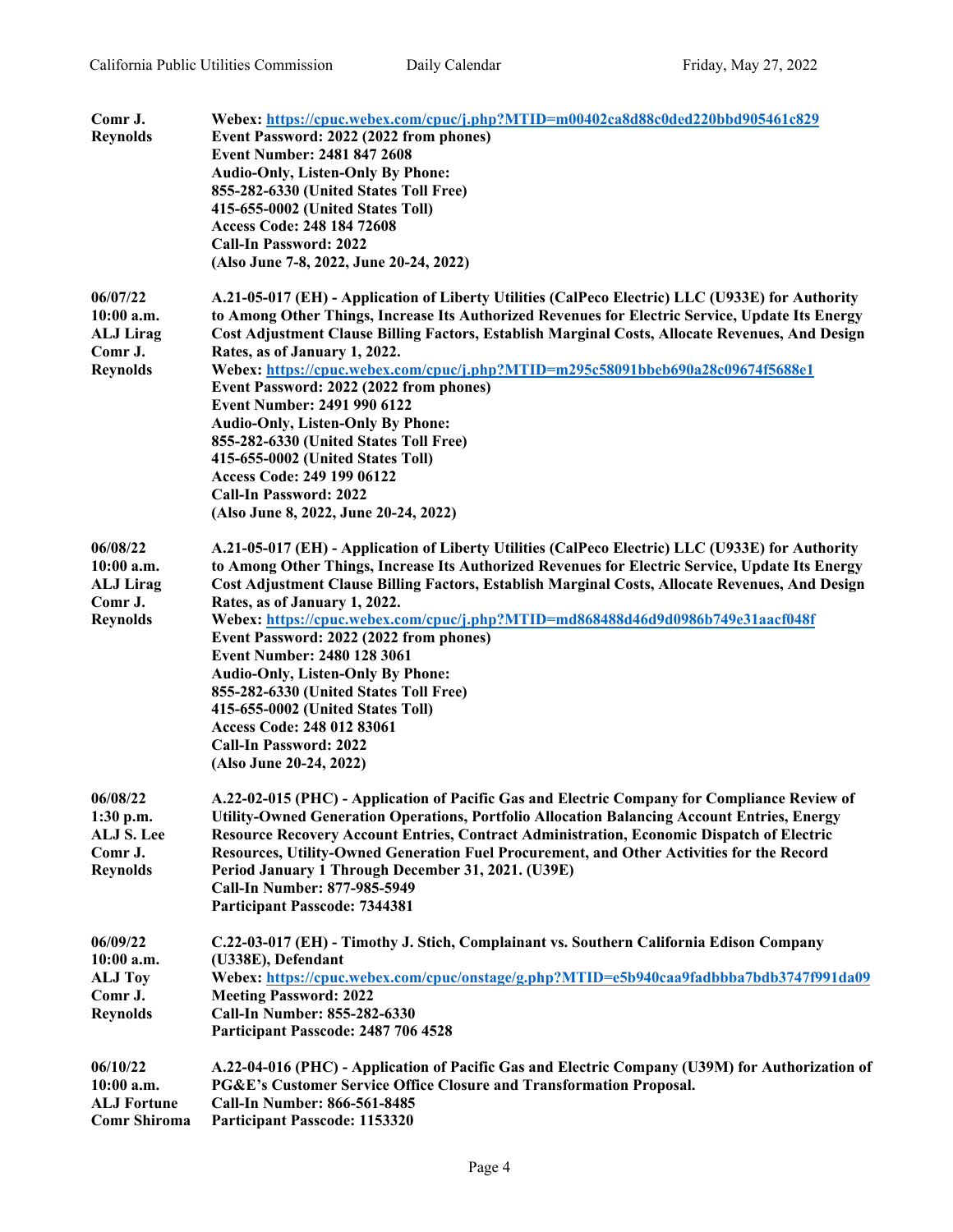| 06/13/22                       | I.19-06-014 (WS) - Order Instituting Investigation on the Commission's Own Motion to Determine                                                                                                     |
|--------------------------------|----------------------------------------------------------------------------------------------------------------------------------------------------------------------------------------------------|
| $9:00$ a.m.                    | Whether Southern California Gas Company's and Sempra Energy's Organizational Culture and                                                                                                           |
| <b>ALJ Kline</b>               | Governance Prioritize Safety (U904G).                                                                                                                                                              |
| Comr<br>Rechtschaffen          | Webex: https://urldefense.com/v3/ https:/cpuc.webex.com/cpuc/j.php?RGID=r51cac5b79293b212                                                                                                          |
|                                | 92073acdfeb00f86 :!!LFxIGwQ!wOQw5 TNvKWRm6M-3Jp0F7xMkZm9as6aLhrxo9wt3roVS-<br>K2BtsdGy0oYQFNK8ZJd5yIIf7YKKVVC63VejkPvvtEhg\$                                                                       |
|                                | <b>Contact: Carolina Contreras</b>                                                                                                                                                                 |
|                                | carolina.contreras@cpuc.ca.gov                                                                                                                                                                     |
|                                | 415-940-5766                                                                                                                                                                                       |
| 06/14/22                       | A.22-02-020 (PHC) - Application of Dagobah Systems, Inc., dba Dagobah Communications                                                                                                               |
| $1:00$ p.m.                    | Systems, Inc. for Registration as an Interexchange Carrier Telephone Corporation pursuant to the                                                                                                   |
| <b>ALJ Melvin</b>              | Provisions of Public Utilities Code Section 1013.                                                                                                                                                  |
| Comr J.                        | Call-In Number: 877-937-0554                                                                                                                                                                       |
| <b>Reynolds</b>                | <b>Participant Passcode: 7031793</b>                                                                                                                                                               |
|                                |                                                                                                                                                                                                    |
| 06/20/22                       | A.21-05-017 (EH) - Application of Liberty Utilities (CalPeco Electric) LLC (U933E) for Authority                                                                                                   |
| 10:00 a.m.<br><b>ALJ</b> Lirag | to Among Other Things, Increase Its Authorized Revenues for Electric Service, Update Its Energy<br>Cost Adjustment Clause Billing Factors, Establish Marginal Costs, Allocate Revenues, And Design |
| Comr J.                        | Rates, as of January 1, 2022.                                                                                                                                                                      |
| <b>Reynolds</b>                | Webex: https://cpuc.webex.com/cpuc/j.php?MTID=me049e0cc1e8cb3118b94e54d68e0d1d3                                                                                                                    |
|                                | Event Password: 2022 (2022 from phones)                                                                                                                                                            |
|                                | Event Number: 2492 961 9070                                                                                                                                                                        |
|                                | <b>Audio-Only, Listen-Only By Phone:</b>                                                                                                                                                           |
|                                | 855-282-6330 (United States Toll Free)                                                                                                                                                             |
|                                | 415-655-0002 (United States Toll)                                                                                                                                                                  |
|                                | Access Code: 249 296 19070                                                                                                                                                                         |
|                                | <b>Call-In Password: 2022</b>                                                                                                                                                                      |
|                                | (Also June 21-24, 2022)                                                                                                                                                                            |
| 06/21/22                       | A.21-05-017 (EH) - Application of Liberty Utilities (CalPeco Electric) LLC (U933E) for Authority                                                                                                   |
| 10:00 a.m.                     | to Among Other Things, Increase Its Authorized Revenues for Electric Service, Update Its Energy                                                                                                    |
| <b>ALJ</b> Lirag               | Cost Adjustment Clause Billing Factors, Establish Marginal Costs, Allocate Revenues, And Design                                                                                                    |
| Comr J.                        | Rates, as of January 1, 2022.                                                                                                                                                                      |
| <b>Reynolds</b>                | Webex: https://cpuc.webex.com/cpuc/j.php?MTID=mc1ccf880e6efbbcfed852ed1213fb44a                                                                                                                    |
|                                | Event Password: 2022 (2022 from phones)                                                                                                                                                            |
|                                | <b>Event Number: 2486 391 2170</b>                                                                                                                                                                 |
|                                | <b>Audio-Only, Listen-Only By Phone:</b>                                                                                                                                                           |
|                                | 855-282-6330 (United States Toll Free)                                                                                                                                                             |
|                                | 415-655-0002 (United States Toll)                                                                                                                                                                  |
|                                | Access Code: 248 639 12170                                                                                                                                                                         |
|                                | <b>Call-In Password: 2022</b>                                                                                                                                                                      |
|                                | (Also June 22-24, 2022)                                                                                                                                                                            |
| 06/21/22                       | A.21-09-004 (PHC) - Application of Cheap Geeks IT Consulting for Registration as an                                                                                                                |
| $1:00$ p.m.                    | Interexchange Carrier Telephone Corporation Pursuant to the Provisions of Public Utilities Code                                                                                                    |
| <b>ALJ Melvin</b>              | Section 1013.                                                                                                                                                                                      |
| Comr                           | Call-In Number: 1-877-937-0554                                                                                                                                                                     |
| Rechtschaffen                  | <b>Participant Passcode: 7031793</b>                                                                                                                                                               |
| 06/22/22                       | A.21-05-017 (EH) - Application of Liberty Utilities (CalPeco Electric) LLC (U933E) for Authority                                                                                                   |
| $10:00$ a.m.                   | to Among Other Things, Increase Its Authorized Revenues for Electric Service, Update Its Energy                                                                                                    |
| <b>ALJ Lirag</b>               | Cost Adjustment Clause Billing Factors, Establish Marginal Costs, Allocate Revenues, And Design                                                                                                    |
| Comr J.                        | Rates, as of January 1, 2022.                                                                                                                                                                      |
| <b>Reynolds</b>                | Webex: https://cpuc.webex.com/cpuc/j.php?MTID=mc8da16623ea022e5f78d23d91198ee7a                                                                                                                    |
|                                | Event Password: 2022 (2022 from phones)                                                                                                                                                            |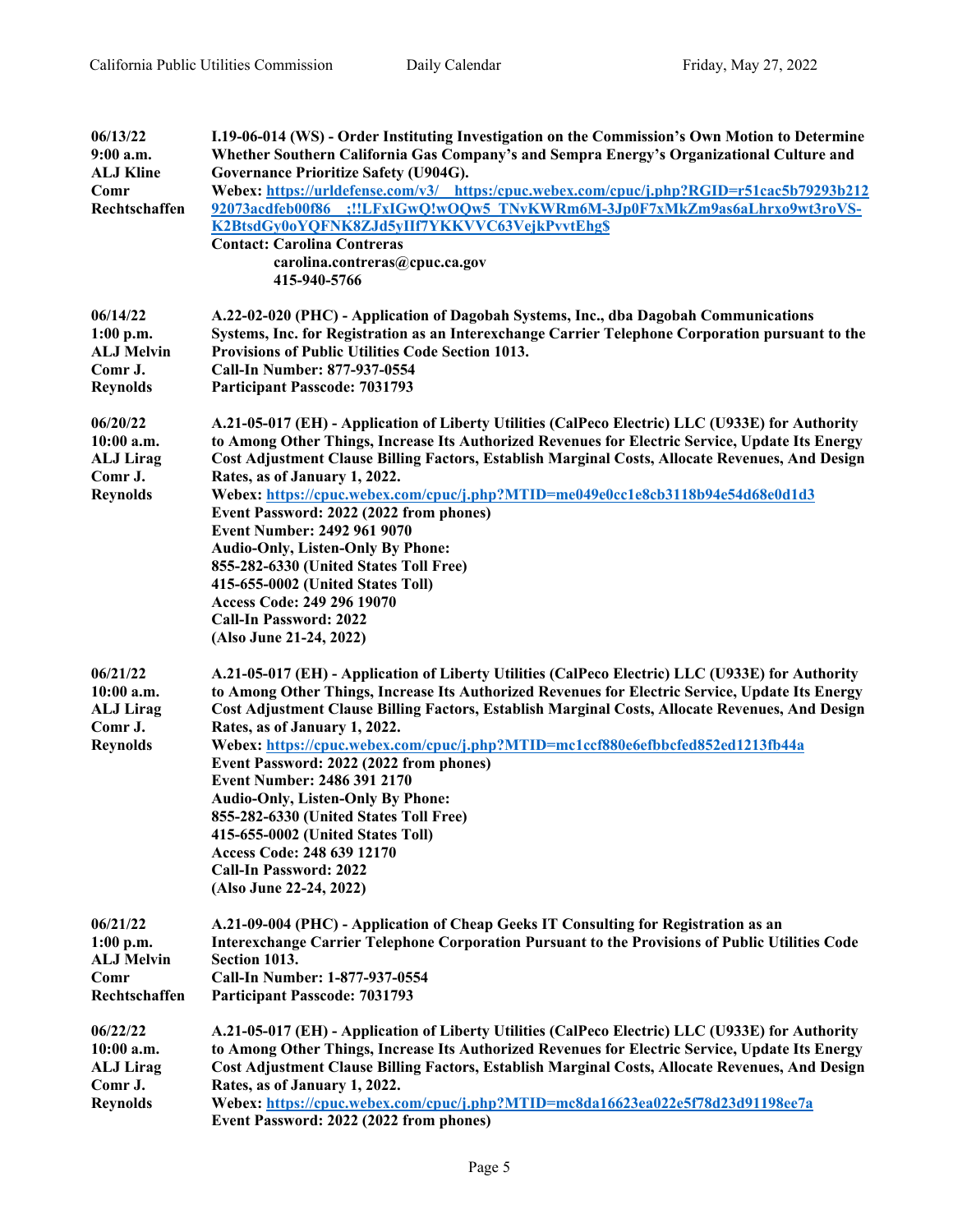|                                                                          | <b>Event Number: 2480 012 6159</b><br><b>Audio-Only, Listen-Only By Phone:</b><br>855-282-6330 (United States Toll Free)<br>415-655-0002 (United States Toll)<br>Access Code: 248 001 26159<br>Call-In Password: 2022<br>(Also June 23-24, 2022)                                                                                                                                                                                                                                                                                                                                                                                                                                                                       |
|--------------------------------------------------------------------------|------------------------------------------------------------------------------------------------------------------------------------------------------------------------------------------------------------------------------------------------------------------------------------------------------------------------------------------------------------------------------------------------------------------------------------------------------------------------------------------------------------------------------------------------------------------------------------------------------------------------------------------------------------------------------------------------------------------------|
| 06/23/22<br>10:00 a.m.<br><b>ALJ Lirag</b><br>Comr J.<br><b>Reynolds</b> | A.21-05-017 (EH) - Application of Liberty Utilities (CalPeco Electric) LLC (U933E) for Authority<br>to Among Other Things, Increase Its Authorized Revenues for Electric Service, Update Its Energy<br>Cost Adjustment Clause Billing Factors, Establish Marginal Costs, Allocate Revenues, And Design<br>Rates, as of January 1, 2022.<br>Webex: https://cpuc.webex.com/cpuc/j.php?MTID=m59e1d445ad479e55b9e7200113dc0756<br>Event Password: 2022 (2022 from phones)<br>Event Number: 2489 693 8516<br><b>Audio-Only, Listen-Only By Phone:</b><br>855-282-6330 (United States Toll Free)<br>415-655-0002 (United States Toll)<br>Access Code: 248 969 38516<br><b>Call-In Password: 2022</b><br>(Also June 24, 2022) |
| 06/24/22<br>10:00 a.m.<br><b>ALJ Lirag</b><br>Comr J.<br><b>Reynolds</b> | A.21-05-017 (EH) - Application of Liberty Utilities (CalPeco Electric) LLC (U933E) for Authority<br>to Among Other Things, Increase Its Authorized Revenues for Electric Service, Update Its Energy<br>Cost Adjustment Clause Billing Factors, Establish Marginal Costs, Allocate Revenues, And Design<br>Rates, as of January 1, 2022.<br>Webex: https://cpuc.webex.com/cpuc/j.php?MTID=m3d4d156f2ba6a177b070f0bb3d009a69<br>Event Password: 2022 (2022 from phones)<br><b>Event Number: 2492 456 8687</b><br><b>Audio-Only, Listen-Only By Phone:</b><br>855-282-6330 (United States Toll Free)<br>415-655-0002 (United States Toll)<br>Access Code: 249 245 68687<br><b>Call-In Password: 2022</b>                  |
| 08/19/22<br>$9:00$ a.m.<br><b>ALJ Wercinski</b>                          | K.21-11-001 (EH) - Appeal of San Diego Community Power from Citation No. E-4195-0107 issued<br>October 4, 2021, by Consumer Protection and Enforcement Division.<br>Webex: https://cpuc.webex.com/cpuc/j.php?MTID=m0c0d51773f769d31ba780d9d20836522<br>Meeting Number (Access Code): 2498 197 4784<br><b>Meeting Password: gMqPJTGJ547</b>                                                                                                                                                                                                                                                                                                                                                                             |

Return to Table of [Contents](#page-0-1)

# <span id="page-5-0"></span>**OTHER PUBLIC MEETINGS**

#### **Public Webinar Notice: Last Mile Broadband - CPUC Funding Programs to Close the Digital Divide**

|               | <b>June 1, 2022</b> Contact: hope.christman@cpuc.ca.gov                                           |
|---------------|---------------------------------------------------------------------------------------------------|
| : 10am – 11am |                                                                                                   |
|               | <b>More Information:</b> https://cpuc.webex.com/cpuc/i.php?RGID=rd30b33c747d0c5d23c626308cfa4fcea |

#### **Public Workshop Notice: Distributed Energy Resources in California's Energy Future Proceeding at California Energy Commission – Session 1.**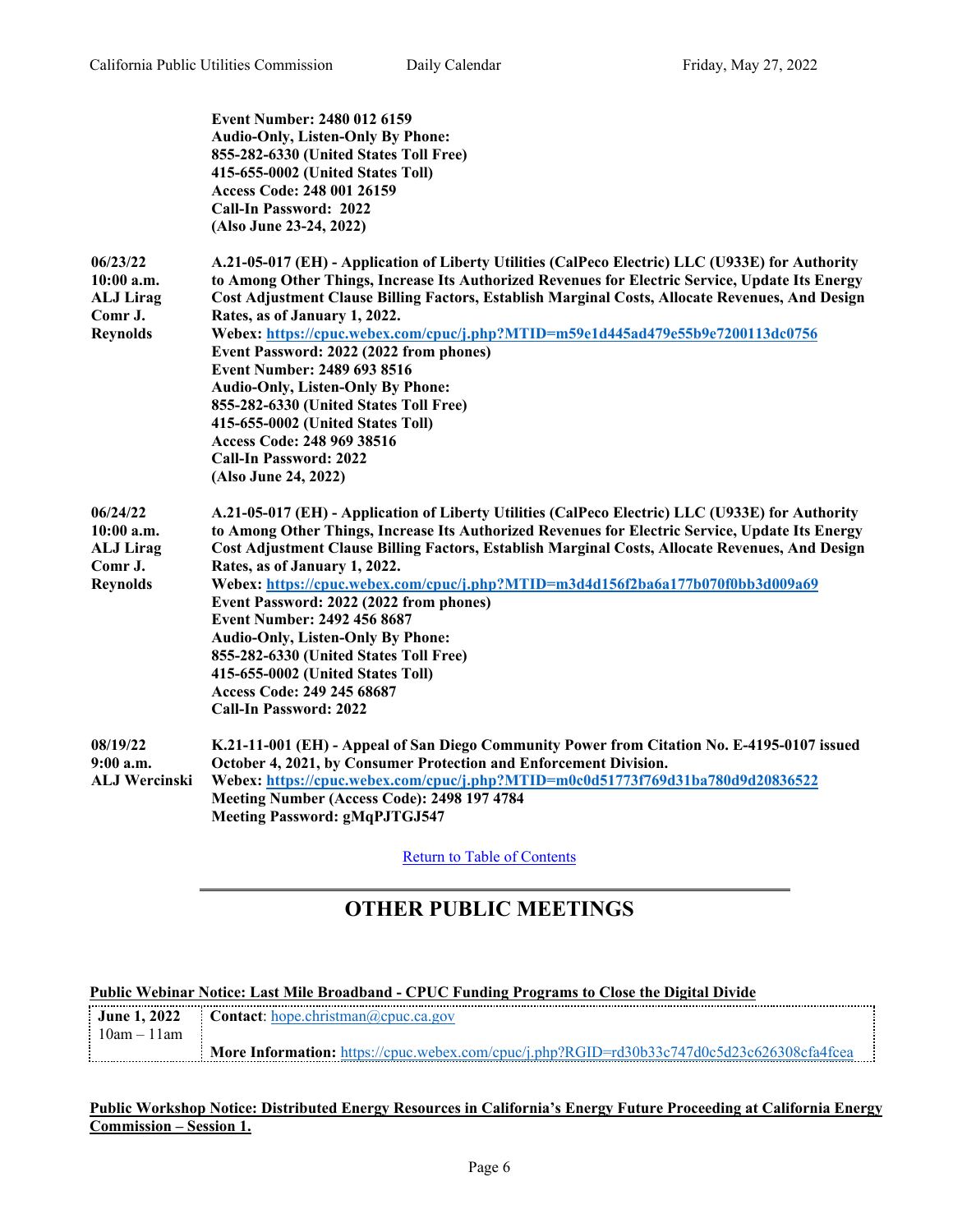| <b>June 1, 2022</b> | Warren-Alquist State Energy Building                                                               |
|---------------------|----------------------------------------------------------------------------------------------------|
| $10am - Noon$       | Rosenfeld Hearing Room, First Floor                                                                |
|                     | 1516 Ninth Street                                                                                  |
|                     | Sacramento, California 95814                                                                       |
|                     | (Wheelchair Accessible)                                                                            |
|                     | Web Ex Information: https://zoom.us/                                                               |
|                     | <b>Session 1 ID: 934 3292 0182</b>                                                                 |
|                     | <b>Session 1 Passcode: DERW01</b>                                                                  |
|                     | <b>Contact:</b> courtney.wagner $(a)$ energy.ca.gov                                                |
|                     | <b>More Information:</b> https://efiling.energy.ca.gov/Lists/DocketLog.aspx?docketnumber=22-OII-01 |

#### **Public Workshop Notice: Distributed Energy Resources in California's Energy Future Proceeding at California Energy**

| <b>Commission – Session 2.</b> |                                                                                                    |
|--------------------------------|----------------------------------------------------------------------------------------------------|
| <b>June 1, 2022</b>            | Warren-Alquist State Energy Building                                                               |
| $1pm-3pm$                      | Rosenfeld Hearing Room, First Floor                                                                |
|                                | 1516 Ninth Street                                                                                  |
|                                | Sacramento, California 95814                                                                       |
|                                | (Wheelchair Accessible)                                                                            |
|                                |                                                                                                    |
|                                | Web Ex Information: https://zoom.us/                                                               |
|                                | <b>Session 2 ID: 981 6741 5465</b>                                                                 |
|                                | <b>Session 2 Passcode: DERW02</b>                                                                  |
|                                |                                                                                                    |
|                                | <b>Contact:</b> courtney.wagner@energy.ca.gov                                                      |
|                                |                                                                                                    |
|                                | <b>More Information:</b> https://efiling.energy.ca.gov/Lists/DocketLog.aspx?docketnumber=22-OII-01 |

#### **Public Workshop Notice: The California Energy Commission (CEC) Gas Decarbonization Order Instituting Informational Proceeding (OIIP) Workshop – Session 1.**

| <b>June 3, 2022</b> | Warren-Alquist State Energy Building                                                               |
|---------------------|----------------------------------------------------------------------------------------------------|
| 10am - Noon         | Rosenfeld Hearing Room, First Floor                                                                |
|                     | 1516 Ninth Street                                                                                  |
|                     | Sacramento, California 95814                                                                       |
|                     | (Wheelchair Accessible)                                                                            |
|                     | Web Ex Information: https://zoom.us/                                                               |
|                     | <b>Session 1 ID: 972 4302 9615</b>                                                                 |
|                     | <b>Session 1 Passcode: DECARB01</b>                                                                |
|                     | <b>Contact:</b> courtney.wagner@energy.ca.gov                                                      |
|                     | <b>More Information:</b> https://efiling.energy.ca.gov/Lists/DocketLog.aspx?docketnumber=22-OII-02 |

#### **Public Workshop Notice: The California Energy Commission (CEC) Gas Decarbonization Order Instituting Informational Proceeding (OIIP) Workshop – Session 2.**

| : June 3, 2022 | Warren-Alquist State Energy Building |  |
|----------------|--------------------------------------|--|
| $1pm-4pm$      | Rosenfeld Hearing Room, First Floor  |  |
|                | : 1516 Ninth Street                  |  |
|                | Sacramento, California 95814         |  |
|                | (Wheelchair Accessible)              |  |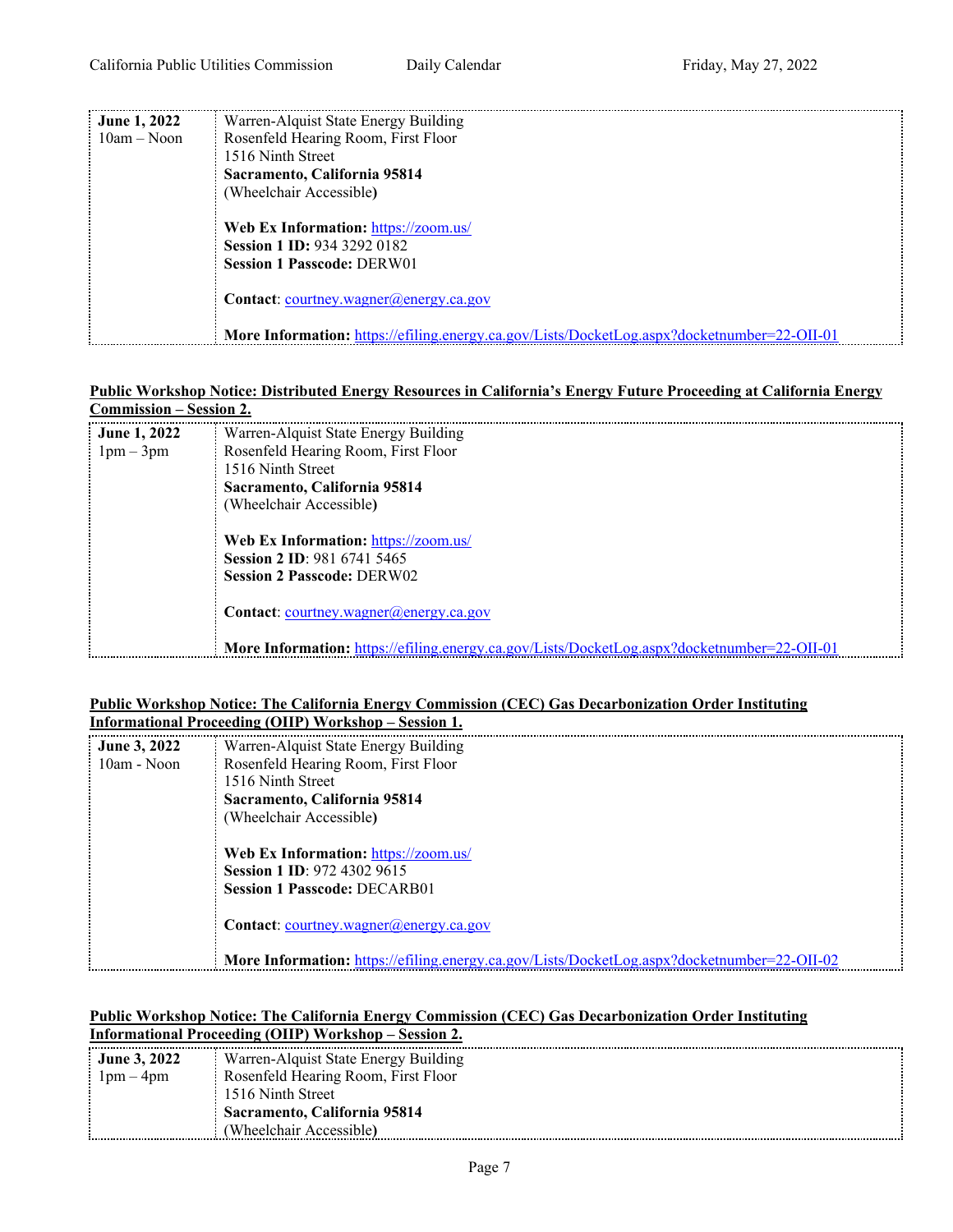**Web Ex Information:** <https://zoom.us/> **Session 2 ID**: 933 8082 4606 **Session 2 Passcode:** DECARB02

Contact: [courtney.wagner@energy.ca.gov](mailto:courtney.wagner@energy.ca.gov)

**More Information:** <https://efiling.energy.ca.gov/Lists/DocketLog.aspx?docketnumber=22-OII-02> Return to Table of [Contents](#page-0-1)

### <span id="page-7-0"></span>**NEW PROCEEDINGS - NONE**

Return to Table of [Contents](#page-0-0)

## **PETITIONS FOR MODIFICATION - NONE**

Return to Table of [Contents](#page-0-0)

## <span id="page-7-2"></span>**DRAFT RESOLUTIONS**

**Issued for public comment. Comments are governed by Rule 14.5.**

<span id="page-7-1"></span>

| Draft Resolution No.          | E-5198                                                                        |
|-------------------------------|-------------------------------------------------------------------------------|
| Meeting Date                  | June 2, 2022                                                                  |
| Subject Matter                | RESOLUTION E-5198: Certification of Sonoma Clean Power's Energy Efficiency    |
|                               | Program Administration Plan                                                   |
| Web Link                      | https://docs.cpuc.ca.gov/PublishedDocs/Published/G000/M471/K947/471947938.PDF |
| <b>Comments Due Date</b>      | May 17, 2022                                                                  |
| Serve comments on: (email[s]) | Nils.Strindberg@cpuc.ca.gov and Alison.LaBonte@cpuc.ca.gov                    |

| Draft Resolution No.          | $E-5213$                                                                           |
|-------------------------------|------------------------------------------------------------------------------------|
| Meeting Date                  | June 2, 2022                                                                       |
| <b>Subject Matter</b>         | Resolution E-5213. Confirmation of candidates for appointment to the Diablo Canyon |
|                               | Independent Safety Committee (DCISC) for a three-year term beginning July 1, 2022. |
| Web Link                      | https://docs.cpuc.ca.gov/PublishedDocs/Published/G000/M472/K401/472401171.PDF      |
| <b>Comments Due Date</b>      | May 18, 2022                                                                       |
| Serve comments on: (email[s]) | David.Zizmor@cpuc.ca.gov and Franz.Cheng@cpuc.ca.gov                               |
|                               |                                                                                    |

| Draft Resolution No.          | $L-616$                                                                              |
|-------------------------------|--------------------------------------------------------------------------------------|
| Meeting Date                  | June 2, 2022                                                                         |
| Subject Matter                | Ratifying Action by Commissioner Rechtschaffen in Signing a Memorandum of            |
|                               | Understanding for a Vehicle-to-Everything Collaboration for accelerating development |
|                               | and commercialization of vehicle-to-everything (i.e. "V2X") technologies.            |
| Web Link                      | https://docs.cpuc.ca.gov/SearchRes.aspx?docformat=ALL&docid=472461035                |
| <b>Comments Due Date</b>      | May 19, 2022                                                                         |
| Serve comments on: (email[s]) | R.18-12-006 and sarah.thomas@cpuc.ca.gov                                             |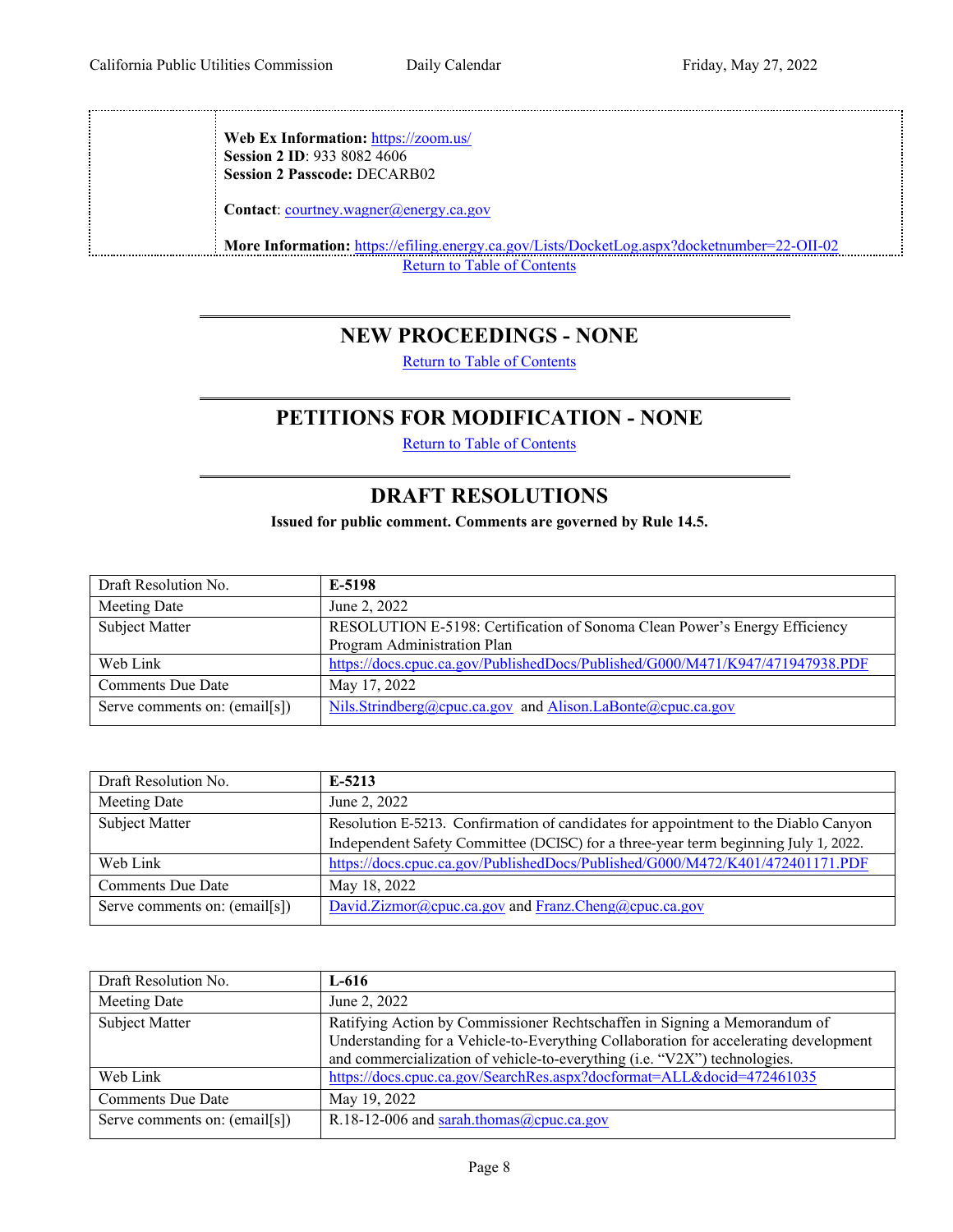| Draft Resolution No.          | TL-19137                                                                                                                        |
|-------------------------------|---------------------------------------------------------------------------------------------------------------------------------|
| Meeting Date                  | June 2, 2022                                                                                                                    |
| <b>Subject Matter</b>         | Resolution Approving Cruise LLC's Application for Autonomous Vehicle Passenger<br>Service Phase I Driverless Deployment Program |
| Web Link                      | https://docs.cpuc.ca.gov/SearchRes.aspx?docformat=ALL&docid=472219772                                                           |
| <b>Comments Due Date</b>      | May 19, 2022                                                                                                                    |
| Serve comments on: (email[s]) | AVPrograms@cpuc.ca.gov                                                                                                          |

| Draft Resolution No.          | T-17765                                                                                                                                                                                                                       |
|-------------------------------|-------------------------------------------------------------------------------------------------------------------------------------------------------------------------------------------------------------------------------|
| Meeting Date                  | June 2, 2022                                                                                                                                                                                                                  |
| Subject Matter                | Resolution T-17765. This Resolution revokes the operating authority of telephone<br>corporations for failing to comply with Commission-mandated Annual Reporting<br>requirements and/or Annual Performance Bond requirements. |
| Web Link                      | https://docs.cpuc.ca.gov/SearchRes.aspx?docformat=ALL&docid=472279402                                                                                                                                                         |
| <b>Comments Due Date</b>      | May 19, 2022                                                                                                                                                                                                                  |
| Serve comments on: (email[s]) | James.Hyden@cpuc.ca.gov                                                                                                                                                                                                       |

| Draft Resolution No.          | T-17768                                                                                                                                                                                                                                                                               |
|-------------------------------|---------------------------------------------------------------------------------------------------------------------------------------------------------------------------------------------------------------------------------------------------------------------------------------|
| Meeting Date                  | June 2, 2022                                                                                                                                                                                                                                                                          |
| Subject Matter                | RESOLUTION T-17768 - Approval of Tier II advice letters from Frontier California (U-<br>1002-C) and Happy Valley Telephone (U-1010-C), detailing their proposed combined<br>fine calculation of \$177,750 resulting from substandard service quality performance in<br>the year 2021. |
| Web Link                      | https://docs.cpuc.ca.gov/PublishedDocs/Published/G000/M471/K639/471639801.docx                                                                                                                                                                                                        |
| <b>Comments Due Date</b>      | May 19, 2022                                                                                                                                                                                                                                                                          |
| Serve comments on: (email[s]) | gregory.rubenstein@cpuc.ca.gov                                                                                                                                                                                                                                                        |

| Draft Resolution No.          | $W-5241$                                                                                                                                                                                                                                                                                                                                                                                                       |
|-------------------------------|----------------------------------------------------------------------------------------------------------------------------------------------------------------------------------------------------------------------------------------------------------------------------------------------------------------------------------------------------------------------------------------------------------------|
| Meeting Date                  | June 2, 2022                                                                                                                                                                                                                                                                                                                                                                                                   |
| Subject Matter                | The Water Division has prepared Proposed Comment Resolution W-5241 for the June 2,<br>2022, Commission Meeting. Proposed Comment Resolution W-5241 authorizes<br>California-American Water Company to implement a multi-family assistance pilot<br>program and track associated costs in a modified Low-Income Ratepayer Assistance<br>balancing account and a Multi-family Meter Retrofit memorandum account. |
| Web Link                      | https://docs.cpuc.ca.gov/SearchRes.aspx?docformat=ALL&docid=465649756                                                                                                                                                                                                                                                                                                                                          |
| <b>Comments Due Date</b>      | May 18, 2022                                                                                                                                                                                                                                                                                                                                                                                                   |
| Serve comments on: (email[s]) | Water.Division@cpuc.ca.gov<br>or<br>California Public Utilities Commission<br>Water Division, Third Floor<br>505 Van Ness Avenue<br>San Francisco, CA 94102                                                                                                                                                                                                                                                    |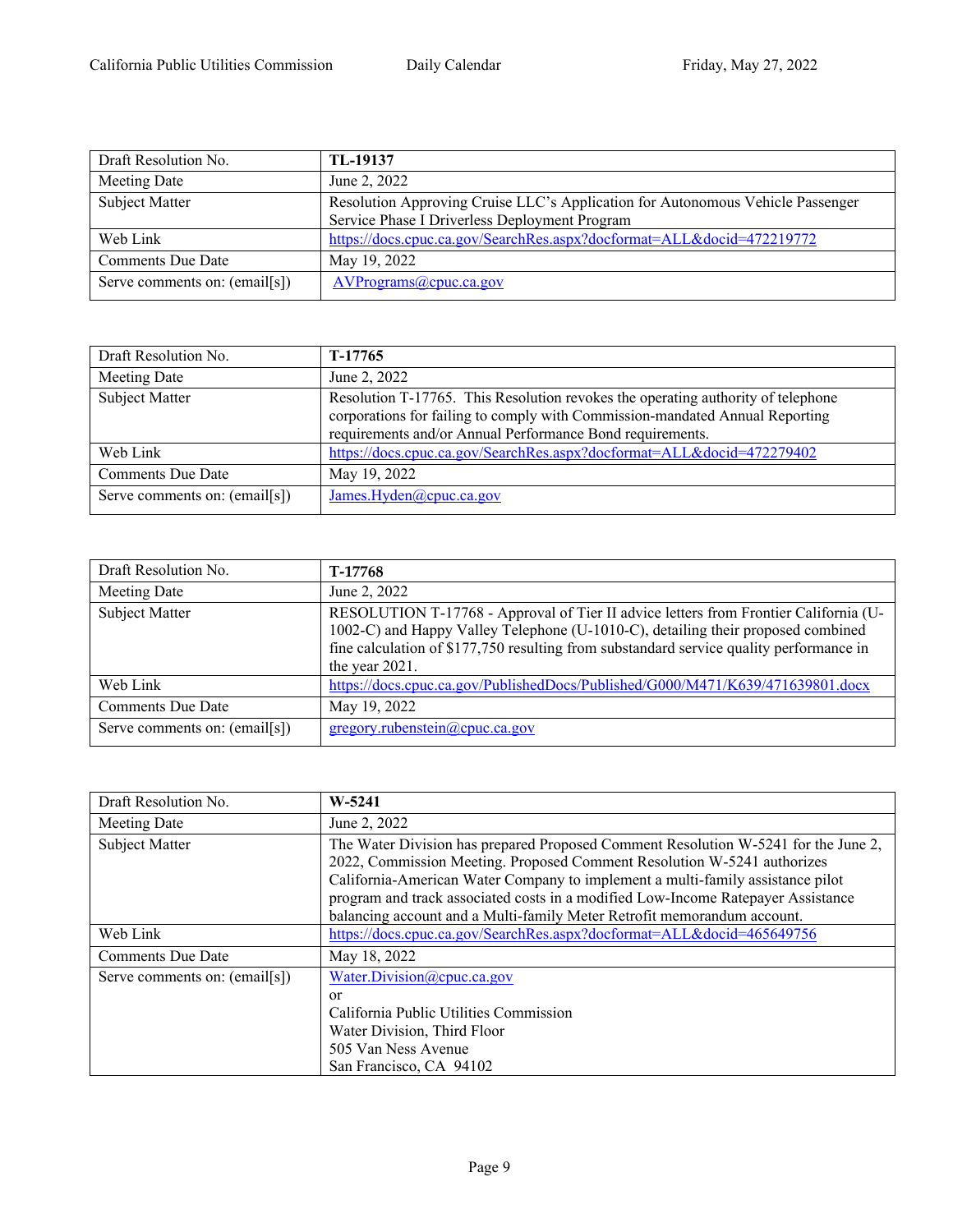| Draft Resolution No.          | E-5155                                                                                                                                                                                                  |
|-------------------------------|---------------------------------------------------------------------------------------------------------------------------------------------------------------------------------------------------------|
| Meeting Date                  | June 23, 2022                                                                                                                                                                                           |
| Subject Matter                | Resolution E-5155. Pacific Gas and Electric Company Request for Additional Cost<br>Recovery Associated with IT Project Work to Increase Electric Rule 24 Registration<br>Capacity to 200,000 Locations. |
| Web Link                      | https://docs.cpuc.ca.gov/PublishedDocs/Published/G000/M475/K550/475550014.PDF                                                                                                                           |
| <b>Comments Due Date</b>      | June 6, 2022                                                                                                                                                                                            |
| Serve comments on: (email[s]) | jean.lamming@cpuc.ca.gov and aloke.gupta@cpuc.ca.gov                                                                                                                                                    |

| Draft Resolution No.          | E-5172                                                                                                                                                                                                                          |
|-------------------------------|---------------------------------------------------------------------------------------------------------------------------------------------------------------------------------------------------------------------------------|
| Meeting Date                  | June 23, 2022                                                                                                                                                                                                                   |
| Subject Matter                | Resolution E-5172. Approval, with Modifications, of utilities' Advice Letters seeking<br>proposed modifications to Electric Rule 21 Tariff in Compliance with Decision 20-09-<br>035, Ordering Paragraphs 2, 6, 11, 12, and 23. |
| Web Link                      | https://docs.cpuc.ca.gov/PublishedDocs/Published/G000/M477/K844/477844644.PDF                                                                                                                                                   |
| <b>Comments Due Date</b>      | June 7, 2022                                                                                                                                                                                                                    |
| Serve comments on: (email[s]) | dkl@cpuc.ca.gov and Justin.Regnier@cpuc.ca.gov                                                                                                                                                                                  |

| Draft Resolution No.          | E-5207                                                                                                                                                                                                      |
|-------------------------------|-------------------------------------------------------------------------------------------------------------------------------------------------------------------------------------------------------------|
| Meeting Date                  | June 23, 2022                                                                                                                                                                                               |
| Subject Matter                | Resolution E-5207—Approves Construction, Pursuant to General Order 131-D, of the<br>Ignacio-Alto-Sausalito #1 and #2 60 kV Power Line, SCADA Switch Program in the<br>City of Mill Valley, County of Marin. |
| Web Link                      | https://docs.cpuc.ca.gov/PublishedDocs/Published/G000/M477/K549/477549020.PDF                                                                                                                               |
| <b>Comments Due Date</b>      | June 7, 2022                                                                                                                                                                                                |
| Serve comments on: (email[s]) | Michael.Rosauer@cpuc.ca.gov and BOR@cpuc.ca.gov                                                                                                                                                             |

| Draft Resolution No.          | E-5209                                                                                                                                                                                               |
|-------------------------------|------------------------------------------------------------------------------------------------------------------------------------------------------------------------------------------------------|
| Meeting Date                  | June 23, 2022                                                                                                                                                                                        |
| Subject Matter                | Resolution E-5209. Adoption of 2022 updated administratively set fixed avoided-cost<br>rates for the Renewable Market Adjusting Tariff (ReMAT) Program pursuant to<br>Commission Decision 20-10-005. |
| Web Link                      | https://docs.cpuc.ca.gov/PublishedDocs/Published/G000/M476/K075/476075061.PDF                                                                                                                        |
| <b>Comments Due Date</b>      | June 1, 2022                                                                                                                                                                                         |
| Serve comments on: (email[s]) | chadia.abreumanon@cpuc.ca.gov and cheryl.lee@cpuc.ca.gov                                                                                                                                             |

| Draft Resolution No.          | $E-5216$                                                                                                                                                                                                         |
|-------------------------------|------------------------------------------------------------------------------------------------------------------------------------------------------------------------------------------------------------------|
| Meeting Date                  | June 23, 2022                                                                                                                                                                                                    |
| Subject Matter                | Resolution E-5216. Pacific Gas and Electric Company's, Southern California Edison<br>Company's, and San Diego Gas & Electric Company's Renewables Portfolio Standard<br>Voluntary Allocation Pro Forma Contracts |
| Web Link                      | https://docs.cpuc.ca.gov/SearchRes.aspx?docformat=ALL&docid=477760380                                                                                                                                            |
| <b>Comments Due Date</b>      | June 9, 2022                                                                                                                                                                                                     |
| Serve comments on: (email[s]) | Christian.Knierim@cpuc.ca.gov and cheryl.lee@cpuc.ca.gov                                                                                                                                                         |